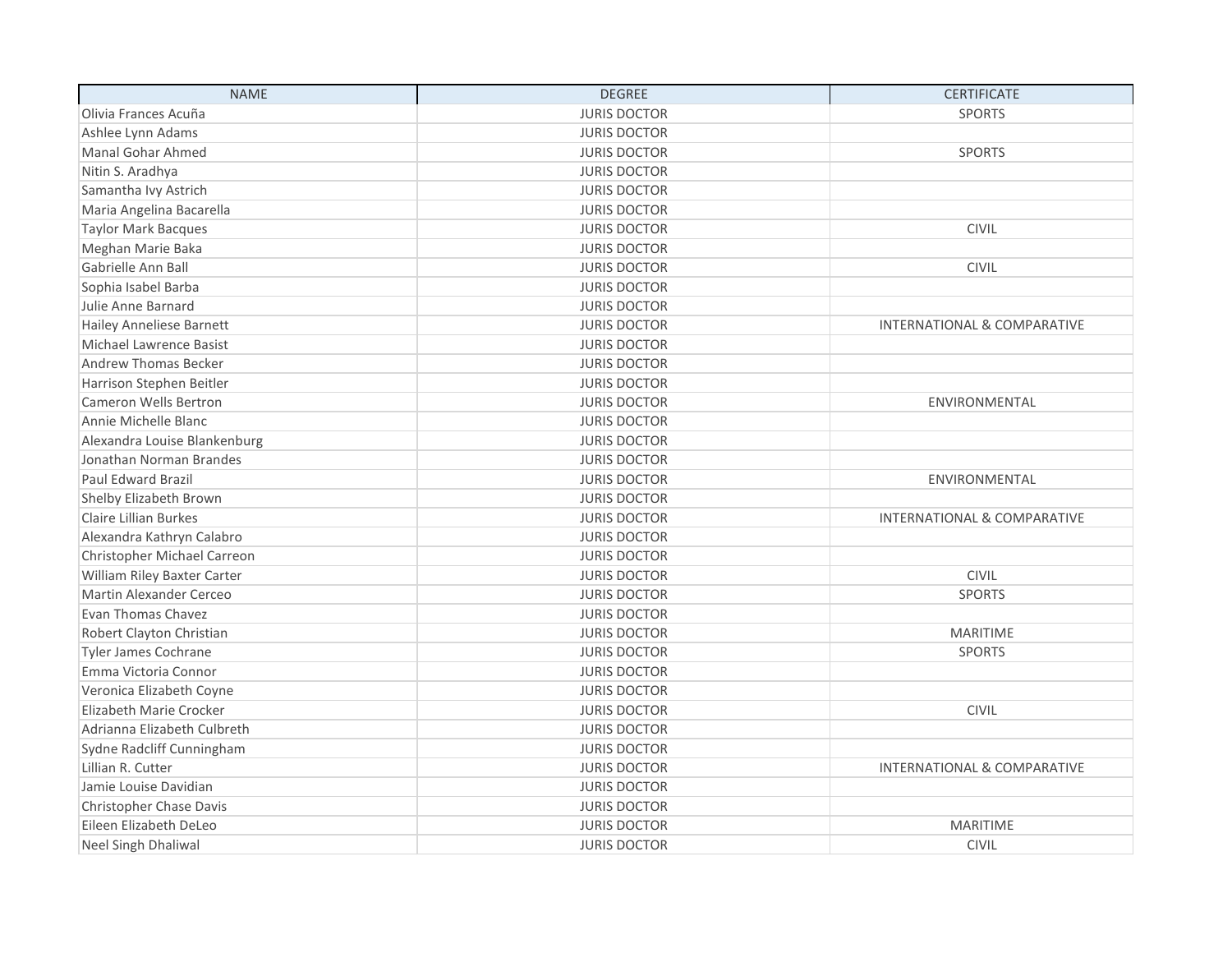| Lisa Marie Diaz                | <b>JURIS DOCTOR</b> | ENVIRONMENTAL               |
|--------------------------------|---------------------|-----------------------------|
| <b>Taylor Dunne</b>            | <b>JURIS DOCTOR</b> |                             |
| Alixe Lydia Duplechain         | <b>JURIS DOCTOR</b> | <b>CIVIL</b>                |
| Erica Elizabeth Endlein        | <b>JURIS DOCTOR</b> | <b>MARITIME</b>             |
| Katherine Kilpatrick Eshleman  | <b>JURIS DOCTOR</b> | <b>SPORTS</b>               |
| Marissa-Elena Santamaria Etter | <b>JURIS DOCTOR</b> |                             |
| <b>Briar Louis Falgoust</b>    | <b>JURIS DOCTOR</b> | <b>CIVIL</b>                |
| John Michael Falgout           | <b>JURIS DOCTOR</b> | <b>SPORTS</b>               |
| Chandler Reagan Farnworth      | <b>JURIS DOCTOR</b> | ENVIRONMENTAL               |
| Anna Kathleen Ferriera         | <b>JURIS DOCTOR</b> | ENVIRONMENTAL               |
| Cleo Brandon Fields            | <b>JURIS DOCTOR</b> | <b>MARITIME</b>             |
| Jonathan Mark Foster           | <b>JURIS DOCTOR</b> |                             |
| Amanda Jane Francis            | <b>JURIS DOCTOR</b> | <b>CIVIL</b>                |
| <b>Thomas Hart Francke</b>     | <b>JURIS DOCTOR</b> |                             |
| Marron Elizabeth Frith         | <b>JURIS DOCTOR</b> |                             |
| Jessica Lauren Gersten         | <b>JURIS DOCTOR</b> |                             |
| Elizabeth Ann Gerstner         | <b>JURIS DOCTOR</b> |                             |
| Amanda Morgan Glenz            | <b>JURIS DOCTOR</b> |                             |
| Victoria Ruth Grace-Hunt       | <b>JURIS DOCTOR</b> |                             |
| Caroline Victoria Green        | <b>JURIS DOCTOR</b> | INTERNATIONAL & COMPARATIVE |
| <b>Curran Robert Greenberg</b> | <b>JURIS DOCTOR</b> | <b>MARITIME</b>             |
| <b>Gillian Bernice Griffin</b> | <b>JURIS DOCTOR</b> |                             |
| Angela Marie Guertin           | <b>JURIS DOCTOR</b> |                             |
| Kansas Marie Guidry            | <b>JURIS DOCTOR</b> | <b>CIVIL</b>                |
| Katherine Walton Halliday      | <b>JURIS DOCTOR</b> | <b>MARITIME</b>             |
| Mark Crosbie Hamblin Jr.       | <b>JURIS DOCTOR</b> | <b>SPORTS</b>               |
| Jacob Jeffery Hamilton         | <b>JURIS DOCTOR</b> |                             |
| Lindsay Sara Harris            | <b>JURIS DOCTOR</b> |                             |
| <b>William Peter Harrison</b>  | <b>JURIS DOCTOR</b> |                             |
| Reed Louis Hauser              | <b>JURIS DOCTOR</b> | <b>SPORTS</b>               |
| Christopher Raymond Hemway     | <b>JURIS DOCTOR</b> |                             |
| Garrett Deshawn Cortez Hines   | <b>JURIS DOCTOR</b> |                             |
| Maegan Cherry Hodge            | <b>JURIS DOCTOR</b> | INTERNATIONAL & COMPARATIVE |
| John Arnold Hotard Jr.         | <b>JURIS DOCTOR</b> |                             |
| Alexandra Justine House        | <b>JURIS DOCTOR</b> |                             |
| Leslie Warner Hunt             | <b>JURIS DOCTOR</b> | <b>MARITIME</b>             |
| Eric Anthony Iamurri           | <b>JURIS DOCTOR</b> | <b>MARITIME</b>             |
| Alexander William Iorio        | <b>JURIS DOCTOR</b> |                             |
| <b>Patrick Thomas Isacks</b>   | <b>JURIS DOCTOR</b> | <b>CIVIL</b>                |
| Pablo Isaza                    | <b>JURIS DOCTOR</b> |                             |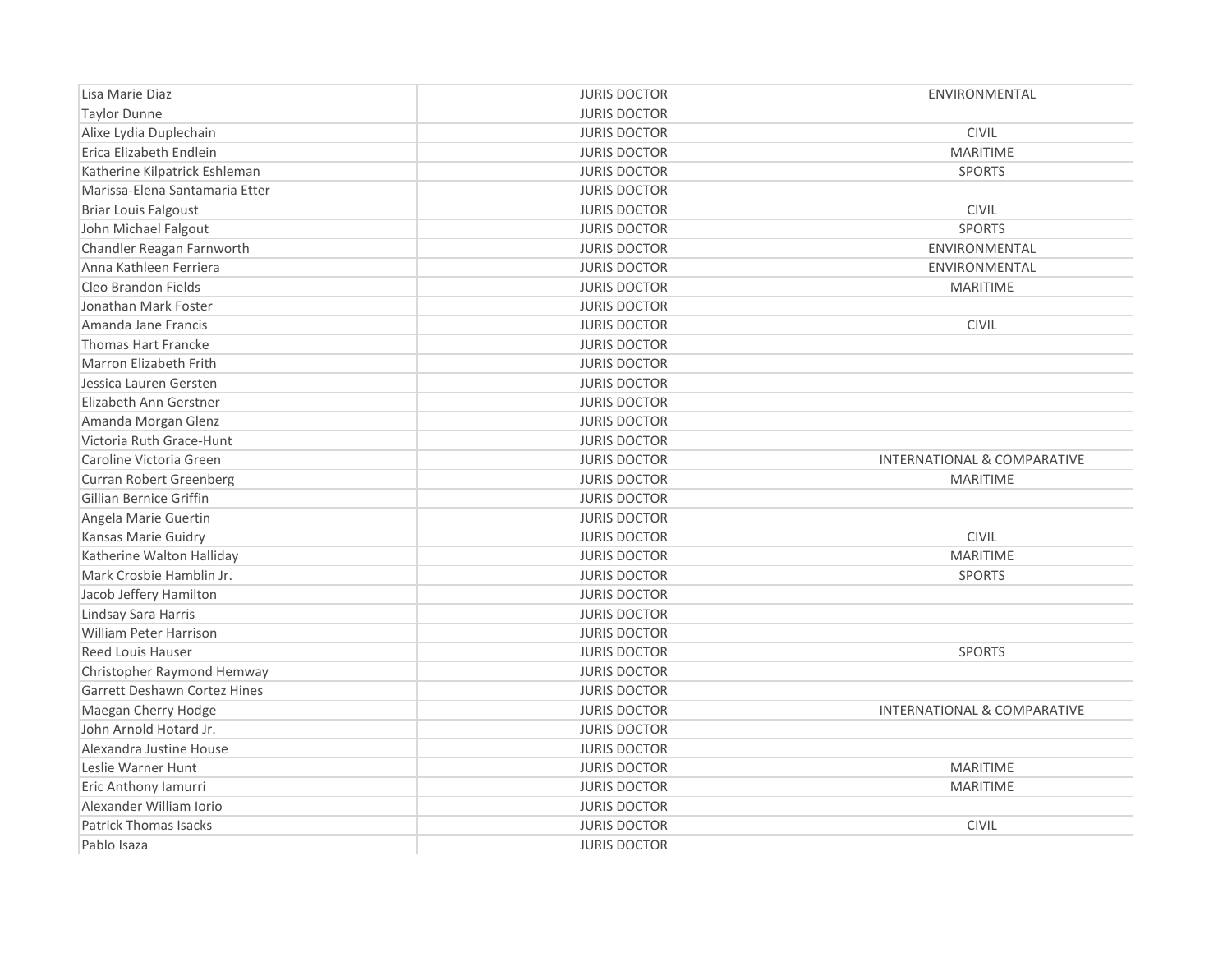| Jordyne Crysta Johnson               | <b>JURIS DOCTOR</b> | <b>SPORTS</b>                          |
|--------------------------------------|---------------------|----------------------------------------|
| Kelsey Kay Johnson                   | <b>JURIS DOCTOR</b> |                                        |
| Chiara Damaris Kalogjera-Sackellares | <b>JURIS DOCTOR</b> | ENVIRONMENTAL                          |
| David Henry Kaplovitz                | <b>JURIS DOCTOR</b> | INTERNATIONAL & COMPARATIVE            |
| Oliver Atticus Kaufman               | <b>JURIS DOCTOR</b> |                                        |
| Eliza Batya Kaye                     | <b>JURIS DOCTOR</b> |                                        |
| Joshua Michael Kerner                | <b>JURIS DOCTOR</b> | <b>MARITIME</b>                        |
| Paul Denham Kieffer                  | <b>JURIS DOCTOR</b> | ENVIRONMENTAL                          |
| Megan Rose Kilmer                    | <b>JURIS DOCTOR</b> | ENVIRONMENTAL                          |
| John Francis Kilpatrick              | <b>JURIS DOCTOR</b> |                                        |
| Camille Sheridan Kinsey              | <b>JURIS DOCTOR</b> | <b>CIVIL</b>                           |
| Connor James Kirkpatrick             | <b>JURIS DOCTOR</b> | <b>SPORTS</b>                          |
| Jordan Paul Korb                     | <b>JURIS DOCTOR</b> |                                        |
| Nicholette Suzanne Kraska            | <b>JURIS DOCTOR</b> | <b>MARITIME</b>                        |
| Zachary Thomas LaMachio              | <b>JURIS DOCTOR</b> | ENVIRONMENTAL                          |
| Hannah Neomie Lafrance               | <b>JURIS DOCTOR</b> | <b>CIVIL</b>                           |
| <b>Spencer Preston Landry</b>        | <b>JURIS DOCTOR</b> | <b>MARITIME</b>                        |
| Michael Evans Langer                 | <b>JURIS DOCTOR</b> |                                        |
| Jacob Andrew Lasley                  | <b>JURIS DOCTOR</b> | <b>SPORTS</b>                          |
| Thuy-Duyen Nguyen Le                 | <b>JURIS DOCTOR</b> | <b>MARITIME</b>                        |
| Bridget Kathleen LeMond              | <b>JURIS DOCTOR</b> |                                        |
| <b>Ricky Dean Legg</b>               | <b>JURIS DOCTOR</b> | <b>SPORTS</b>                          |
| Benjamin Jake Levine                 | <b>JURIS DOCTOR</b> | <b>CIVIL</b>                           |
| John-Michael Lomzenski               | <b>JURIS DOCTOR</b> |                                        |
| Dalton Michael Luke                  | <b>JURIS DOCTOR</b> | ENVIRONMENTAL                          |
| Andrew Joseph Mahtook                | <b>JURIS DOCTOR</b> | <b>CIVIL</b>                           |
| Tanisha Naomi Manning                | <b>JURIS DOCTOR</b> |                                        |
| Madison Leanne Manoushagian          | <b>JURIS DOCTOR</b> |                                        |
| Mary Frances Martin                  | <b>JURIS DOCTOR</b> |                                        |
| <b>Gabrielle Valentine McBee</b>     | <b>JURIS DOCTOR</b> | <b>MARITIME</b>                        |
| Niles DeVore McDonald                | <b>JURIS DOCTOR</b> |                                        |
| Randolph Lee McKinnie Jr.            | <b>JURIS DOCTOR</b> |                                        |
| Kelsey Brooke Milack                 | <b>JURIS DOCTOR</b> | <b>MARITIME</b>                        |
| Gary Garabed Minassian               | <b>JURIS DOCTOR</b> |                                        |
| Nicholas Calvin Mitchell             | <b>JURIS DOCTOR</b> |                                        |
| <b>Chadwick Vincent Morabito</b>     | <b>JURIS DOCTOR</b> | ENVIRONMENTAL                          |
| Jacqueline Teresa Moran              | <b>JURIS DOCTOR</b> |                                        |
| Miranda Tucker Morgan                | <b>JURIS DOCTOR</b> |                                        |
| Sierra Marie Morris                  | <b>JURIS DOCTOR</b> | <b>INTERNATIONAL &amp; COMPARATIVE</b> |
| Melanie Jane Moulder                 | <b>JURIS DOCTOR</b> |                                        |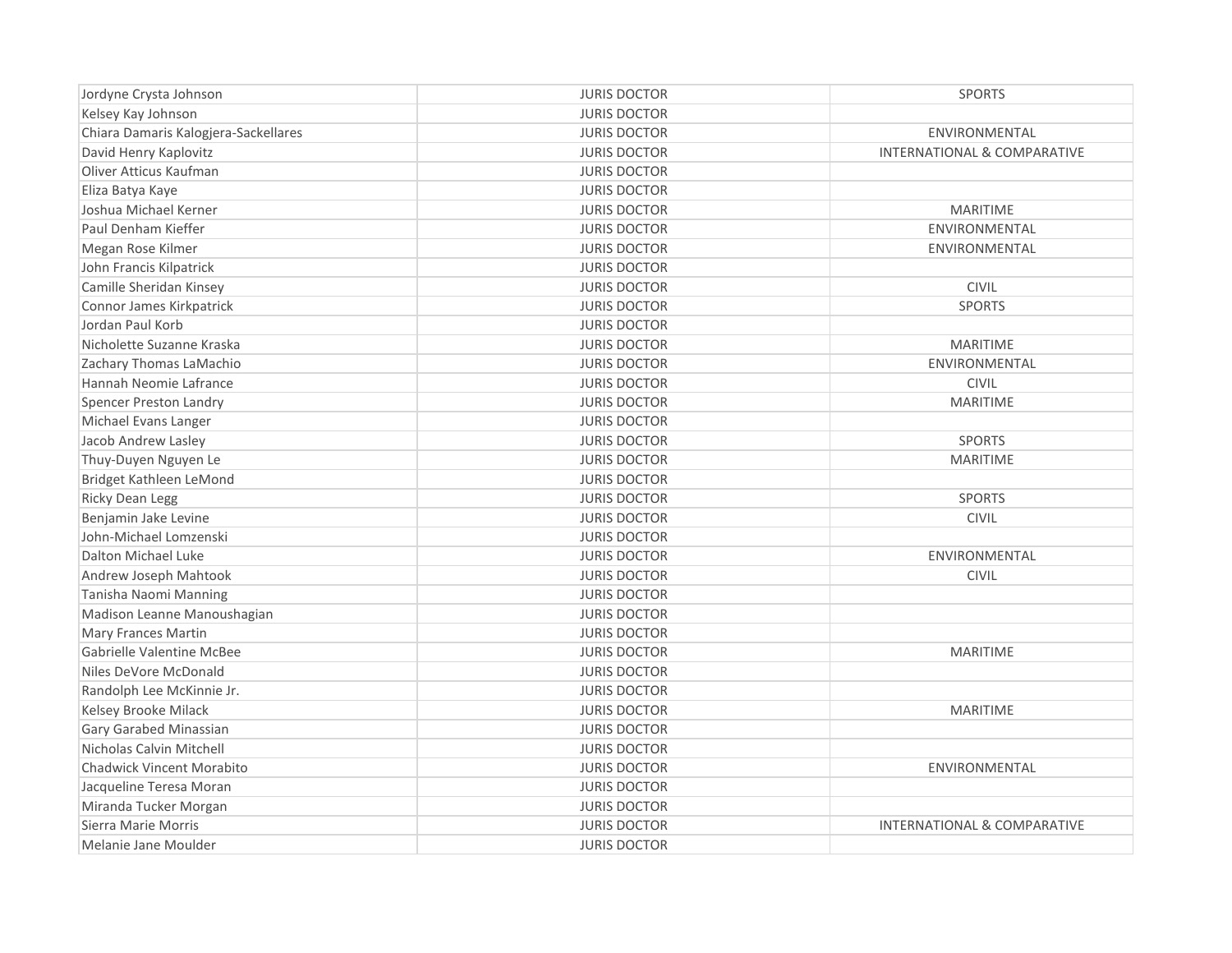| <b>Connor Mulvey</b>                       | <b>JURIS DOCTOR</b> |                             |
|--------------------------------------------|---------------------|-----------------------------|
| Kyle Mason Murray                          | <b>JURIS DOCTOR</b> | CIVIL                       |
| Jordan Burgess Nixon                       | <b>JURIS DOCTOR</b> | <b>CIVIL</b>                |
| Jordan Alexandra Ollestad                  | <b>JURIS DOCTOR</b> |                             |
| Joshua Peter Orsulak                       | <b>JURIS DOCTOR</b> | <b>CIVIL</b>                |
| Alejandro Ross Ortiz                       | <b>JURIS DOCTOR</b> | ENVIRONMENTAL               |
| Nichole Marie Pace                         | <b>JURIS DOCTOR</b> | INTERNATIONAL & COMPARATIVE |
| Jonas Samento Patzwall                     | <b>JURIS DOCTOR</b> | <b>MARITIME</b>             |
| Douglas Andrew Peters                      | <b>JURIS DOCTOR</b> |                             |
| Stefka V. Pfisterer                        | <b>JURIS DOCTOR</b> |                             |
| <b>Taylor Rae Pillow</b>                   | <b>JURIS DOCTOR</b> | <b>CIVIL</b>                |
| Joelle Rose Pisani                         | <b>JURIS DOCTOR</b> |                             |
| <b>Austin McCutchin Pratt</b>              | <b>JURIS DOCTOR</b> |                             |
| Constantina Price                          | <b>JURIS DOCTOR</b> |                             |
| Anna Bain Pugh                             | <b>JURIS DOCTOR</b> |                             |
| Jenna A. Raden                             | <b>JURIS DOCTOR</b> |                             |
| Mattison Margaret Jamail Raiford           | <b>JURIS DOCTOR</b> |                             |
| Nina Kiran Ramachandran                    | <b>JURIS DOCTOR</b> |                             |
| Allison Melissa Ramsey                     | <b>JURIS DOCTOR</b> | CIVIL                       |
| Peter Christopher Rathmell                 | <b>JURIS DOCTOR</b> |                             |
| Julie Claire Reggie                        | <b>JURIS DOCTOR</b> |                             |
| <b>Austin Taylor Robert</b>                | <b>JURIS DOCTOR</b> |                             |
| Matthieu Poché Robért                      | <b>JURIS DOCTOR</b> | <b>CIVIL</b>                |
| Ashton Miller Robinson                     | <b>JURIS DOCTOR</b> | <b>CIVIL</b>                |
| Juliana C. Roger                           | <b>JURIS DOCTOR</b> | INTERNATIONAL & COMPARATIVE |
| <b>Matthew Donovan Ross</b>                | <b>JURIS DOCTOR</b> |                             |
| <b>Caroline Mary Russ</b>                  | <b>JURIS DOCTOR</b> |                             |
| <b>Jill Marie Russell</b>                  | <b>JURIS DOCTOR</b> | INTERNATIONAL & COMPARATIVE |
| Bethany Danielle Samhan                    | <b>JURIS DOCTOR</b> |                             |
| Nadia Catherine Samman                     | <b>JURIS DOCTOR</b> | INTERNATIONAL & COMPARATIVE |
| Victor Maximus Sanchez-Lloveras Campolieto | <b>JURIS DOCTOR</b> |                             |
| Adelaide A. Saucier                        | <b>JURIS DOCTOR</b> | <b>CIVIL</b>                |
| Jessica Irene Sawyer                       | <b>JURIS DOCTOR</b> |                             |
| Daniel Ernst Schwank                       | <b>JURIS DOCTOR</b> | <b>MARITIME</b>             |
| Matthew Wade Scott                         | <b>JURIS DOCTOR</b> |                             |
| Sydney Reed Selix                          | <b>JURIS DOCTOR</b> | ENVIRONMENTAL               |
| Eidan Karmel Shalom                        | <b>JURIS DOCTOR</b> |                             |
| Donna Elizabeth Shearon                    | <b>JURIS DOCTOR</b> |                             |
| Laurel Lynn Sheridan                       | <b>JURIS DOCTOR</b> | <b>CIVIL</b>                |
| Lynn Chambers Sherwood                     | <b>JURIS DOCTOR</b> |                             |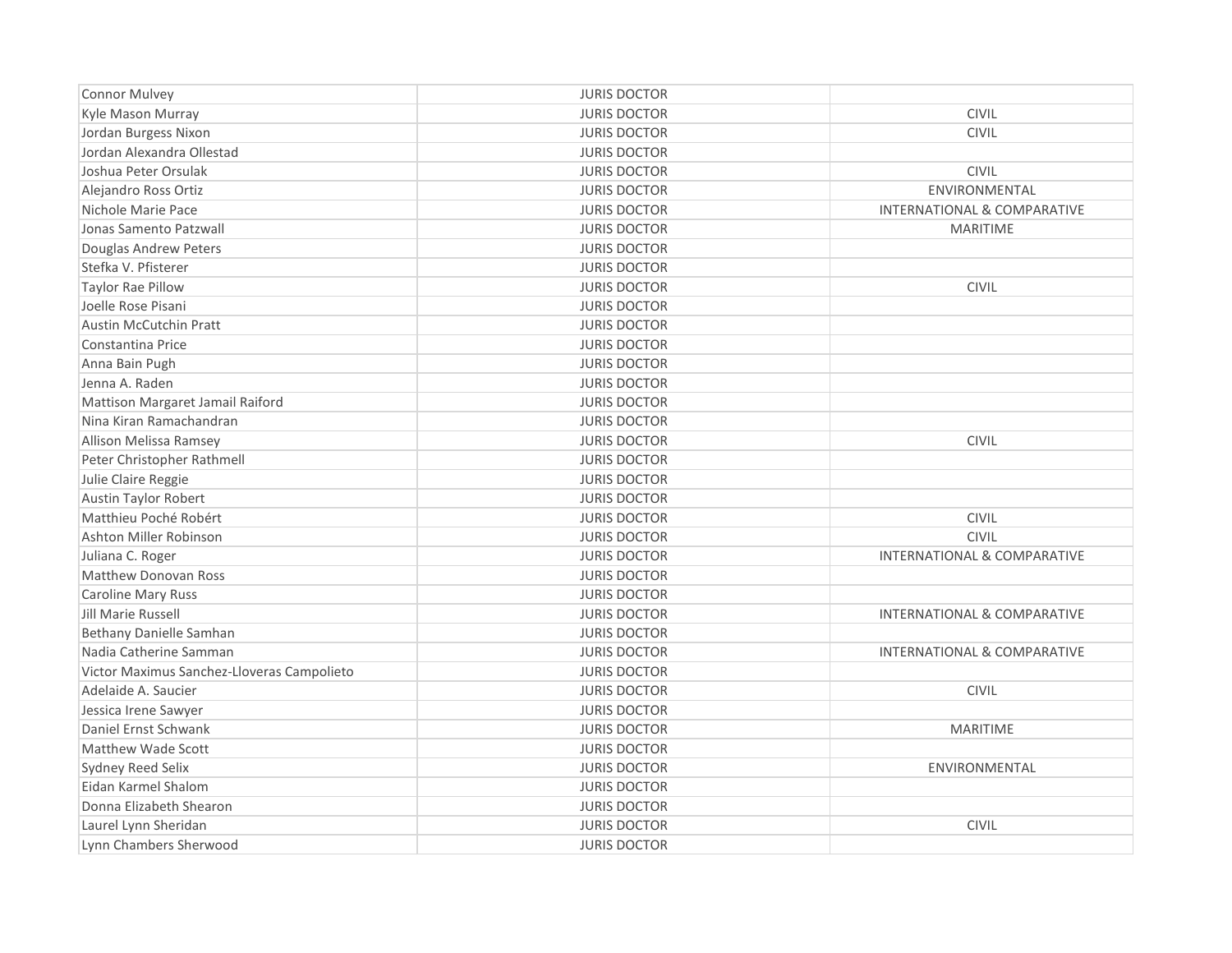| <b>Marissa Braun Shevins</b>          | <b>JURIS DOCTOR</b>   |                             |
|---------------------------------------|-----------------------|-----------------------------|
| John Michael Range Sitton             | <b>JURIS DOCTOR</b>   | <b>MARITIME</b>             |
| Kelli Madison Slater                  | <b>JURIS DOCTOR</b>   | INTERNATIONAL & COMPARATIVE |
| Erik Michael Slavin                   | <b>JURIS DOCTOR</b>   |                             |
| Jamie Lynne Spellerberg               | <b>JURIS DOCTOR</b>   |                             |
| <b>Bradley Richard Spielberger</b>    | <b>JURIS DOCTOR</b>   | <b>SPORTS</b>               |
| <b>Tiffaney Marie Sporl</b>           | <b>JURIS DOCTOR</b>   | <b>CIVIL</b>                |
| Margaret Mary Stando                  | <b>JURIS DOCTOR</b>   | <b>MARITIME</b>             |
| Daniel H. Stein                       | <b>JURIS DOCTOR</b>   | <b>MARITIME</b>             |
| Eli Solomon Sterbcow                  | <b>JURIS DOCTOR</b>   |                             |
| Jacqueline Suh                        | <b>JURIS DOCTOR</b>   |                             |
| Sean Michael Sullivan                 | <b>JURIS DOCTOR</b>   | <b>MARITIME</b>             |
| <b>Spenser Andrew Swaczyk</b>         | <b>JURIS DOCTOR</b>   | <b>MARITIME</b>             |
| Leah Swaim                            | <b>JURIS DOCTOR</b>   |                             |
| Amanda Eva Taylor                     | <b>JURIS DOCTOR</b>   |                             |
| Kendall Paige Taylor                  | <b>JURIS DOCTOR</b>   |                             |
| Andrew Leland Thrasher                | <b>JURIS DOCTOR</b>   | INTERNATIONAL & COMPARATIVE |
| <b>Blair Elizabeth Trahan</b>         | <b>JURIS DOCTOR</b>   | INTERNATIONAL & COMPARATIVE |
| Jay Jared Vega                        | <b>JURIS DOCTOR</b>   | <b>MARITIME</b>             |
| Laura Maria VillaSanta                | <b>JURIS DOCTOR</b>   |                             |
| Richard Schyler Wagner                | <b>JURIS DOCTOR</b>   | <b>SPORTS</b>               |
| Yuxi Wang                             | <b>JURIS DOCTOR</b>   |                             |
| <b>Taylor Rene Delrie Waxley</b>      | <b>JURIS DOCTOR</b>   | <b>CIVIL</b>                |
| Patrick Olsen Weilbaecher             | <b>JURIS DOCTOR</b>   | <b>CIVIL</b>                |
| Chelsey Nicole Whynot                 | <b>JURIS DOCTOR</b>   |                             |
| Frederick Maxwell Williamson          | <b>JURIS DOCTOR</b>   | <b>MARITIME</b>             |
| Alannah Louise Willis                 | <b>JURIS DOCTOR</b>   | ENVIRONMENTAL               |
| Kathleen Nicole Leslie Wright         | <b>JURIS DOCTOR</b>   |                             |
| Guomin Wu                             | <b>JURIS DOCTOR</b>   | <b>MARITIME</b>             |
| Ekaterina Yakovleva                   | <b>JURIS DOCTOR</b>   |                             |
| Justin Allen Young                    | <b>JURIS DOCTOR</b>   |                             |
| Elizabeth Wenjie Zhang                | <b>JURIS DOCTOR</b>   |                             |
| Xingwei Zhou                          | <b>JURIS DOCTOR</b>   | ENVIRONMENTAL               |
| Benjamin Alejandro de Seingalt        | <b>JURIS DOCTOR</b>   |                             |
| Xiaoyan Chen                          | <b>MASTER OF LAWS</b> |                             |
| Camila Flavia Melisa di Fonzo Recchia | <b>MASTER OF LAWS</b> |                             |
| Mustafa Guler                         | <b>MASTER OF LAWS</b> |                             |
| Chunjie He                            | <b>MASTER OF LAWS</b> |                             |
| Feiyi Li                              | <b>MASTER OF LAWS</b> |                             |
| Chunjin Liang                         | <b>MASTER OF LAWS</b> |                             |